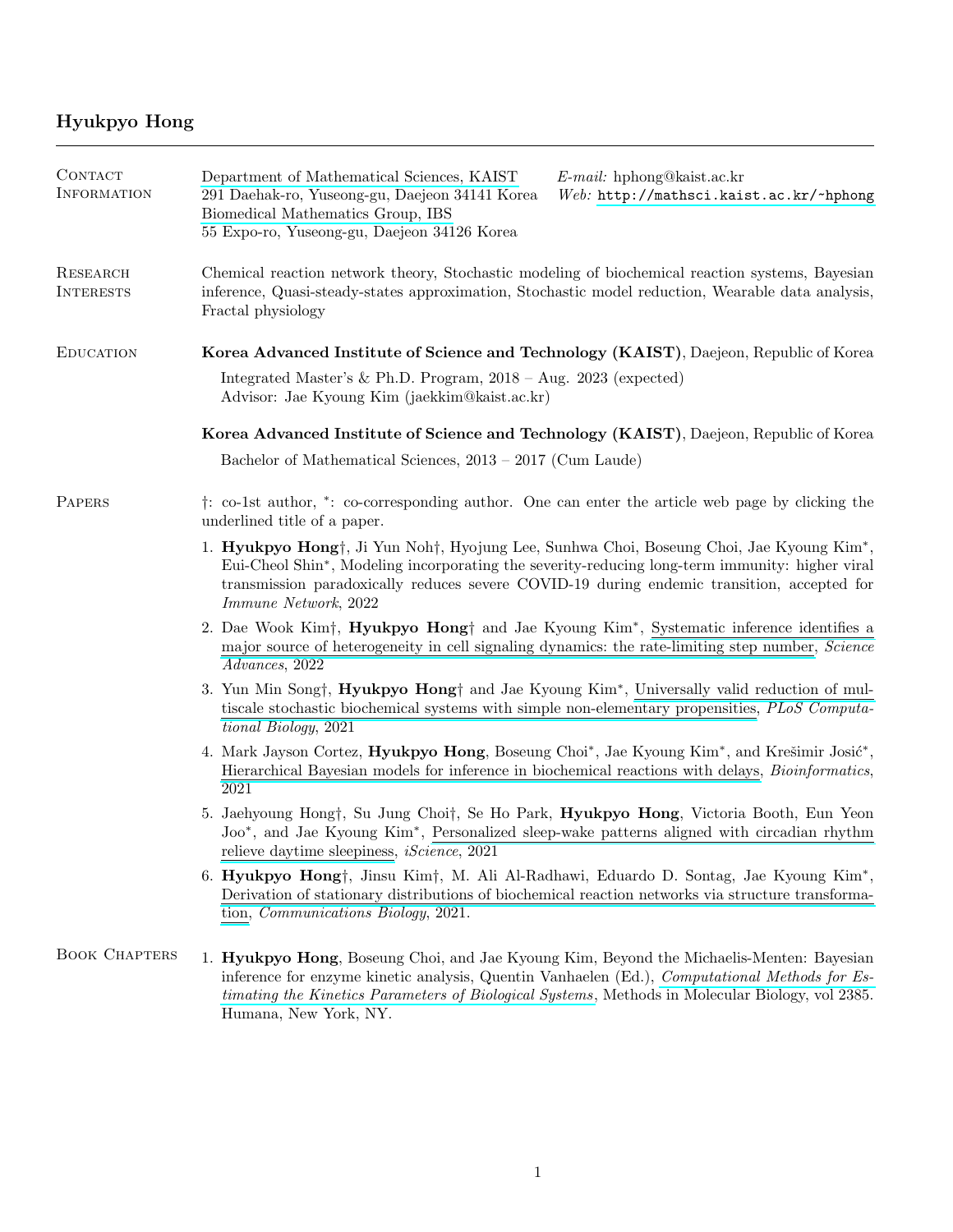| HONORS AND                  | 2019 - 2023 Global Ph.D. Fellowship (Full Tuition), NRF                                                                                                                                                  |                                      |  |
|-----------------------------|----------------------------------------------------------------------------------------------------------------------------------------------------------------------------------------------------------|--------------------------------------|--|
| AWARDS                      | 2021 KSIAM Conference Poster Presentation Award, KSIAM                                                                                                                                                   |                                      |  |
|                             | 2017 36th National Undergraduate Mathematic Competition Silver Award, KMS                                                                                                                                |                                      |  |
|                             | 2014 33rd National Undergraduate Mathematic Competition Silver Award, KMS                                                                                                                                |                                      |  |
|                             | 2016 Mirae Asset Global Exchange Scholarship, Mirae Asset Park Hyeon Joo Foundation                                                                                                                      |                                      |  |
|                             | 2014 Dean's List Award, College of Natural Sciences, KAIST                                                                                                                                               |                                      |  |
|                             | 2013 32nd National Undergraduate Mathematic Competition Silver Award, KMS                                                                                                                                |                                      |  |
|                             | 2013 – 2017 The National Scholarship for Science and Engineering (Full Tuition), KOSAF                                                                                                                   |                                      |  |
|                             | Abbreviations<br>NRF: National Research Foundation of Korea,<br>KMS: Korean Mathematical Society<br>KSIAM: Korean Society for Industrial and Applied Mathematics<br>KOSAF: Korea Student Aid Foundation, |                                      |  |
| <b>INVITED TALKS</b>        | August 27, 2021: KSMB Annual Meeting<br>Inference of stochastic dynamics in biochemical reaction networks                                                                                                | Jeju, Korea<br>Special session       |  |
|                             | June 16, 2021: SMB Annual Meeting                                                                                                                                                                        | Online                               |  |
|                             | Inference of stochastic dynamics in biochemical reaction networks                                                                                                                                        | Minisymposium                        |  |
|                             | May 27, 2021: SIAM Conference on Dynamical Systems<br>Derivation of stationary distributions of stochastic chemical reaction networks                                                                    | Online                               |  |
|                             | via network translation                                                                                                                                                                                  | Minisymposium                        |  |
|                             | May 13, 2021: Seminar on the Mathematics of Reaction Networks [link]<br>Derivation of stationary distributions of stochastic chemical reaction networks via network transla-<br>tion.                    | Online                               |  |
|                             | October 24, 2020: KMS Annual Meeting                                                                                                                                                                     | Online                               |  |
|                             | Derivation of stationary distributions of biochemical reaction networks via<br>structure transformation                                                                                                  | Minisymposium                        |  |
| CONTRIBUTED                 | December 17, 2021: KSMB Winter Conference                                                                                                                                                                | Jeju, Korea                          |  |
| TALKS AND<br><b>POSTERS</b> | Derivation of stationary distributions of stochastic chemical reaction networks via<br>network translation                                                                                               | Poster                               |  |
|                             | December 04, 2021: KSIAM Annual Conference                                                                                                                                                               | Busan, Korea                         |  |
|                             | Derivation of stationary distributions of stochastic chemical reaction networks via<br>network translation                                                                                               | Poster                               |  |
|                             | September 28, 2021: Non-equilibrium collective phenomena workshop Gyeongju, Korea<br>Derivation of stationary distributions of stochastic chemical reaction networks via                                 |                                      |  |
|                             | network translation                                                                                                                                                                                      | Poster                               |  |
|                             | June 26, 2021: KSIAM Spring Conference<br>Derivation of stationary distributions of biochemical reaction networks via<br>structure transformation                                                        | Gangneung, Korea<br>Contributed talk |  |
|                             | November 13, 2020: KSIAM Annual Meeting<br>Derivation of stationary distributions of biochemical reaction networks via                                                                                   | Online                               |  |
|                             | structure transformation                                                                                                                                                                                 | Poster                               |  |
|                             | August 20, 2020: SMB Annual Meeting                                                                                                                                                                      | Online                               |  |